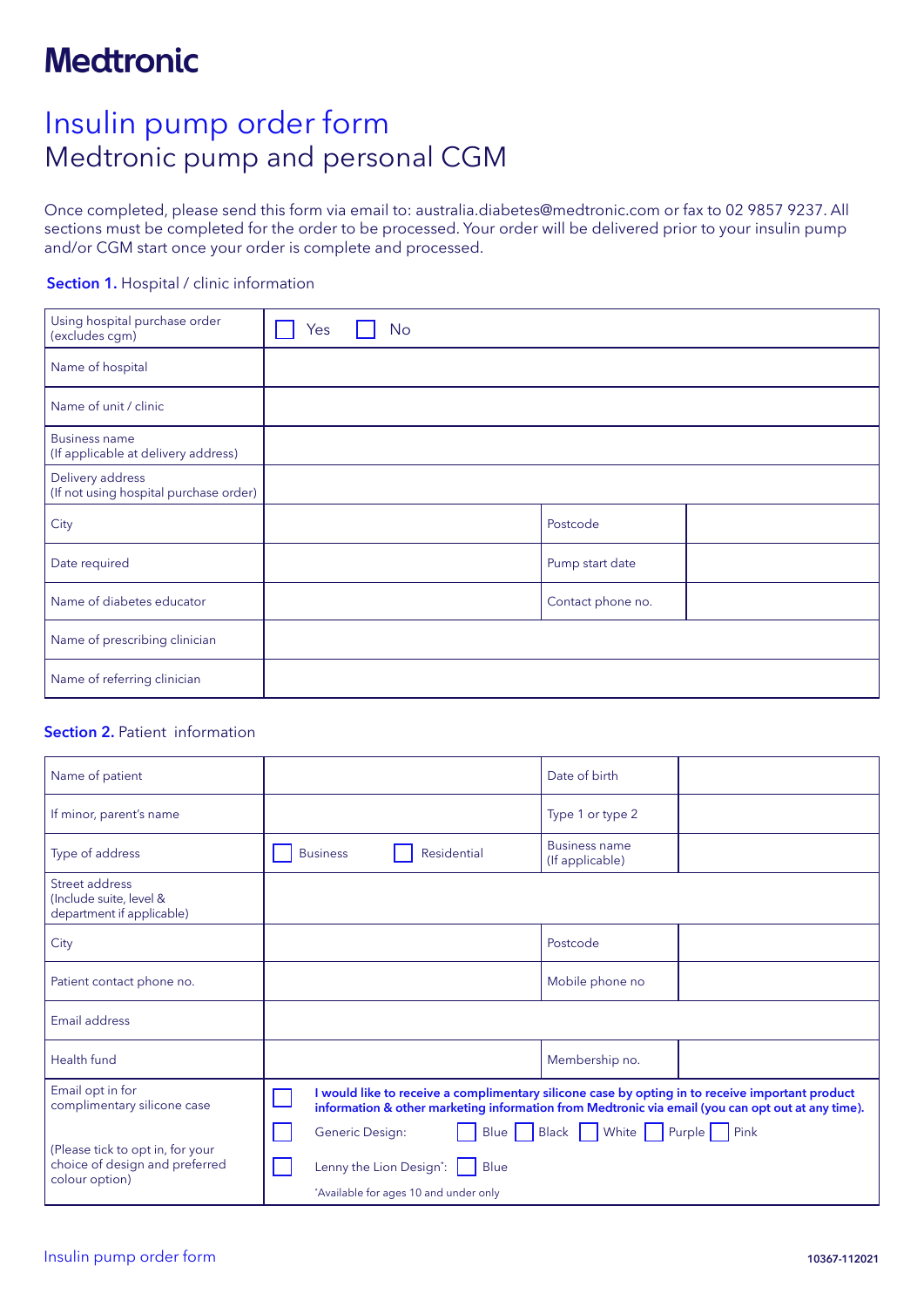## Insulin pump order form Medtronic pump and personal CGM

Once completed, please send this form via email to: australia.diabetes@medtronic.com or fax to 02 9857 9237. All sections must be completed for the order to be processed. Your order will be delivered prior to your insulin pump and/or CGM start once your order is complete and processed.

### Section 3. Pump ordering information

| Order type (please select): | New Pump Purchase                                                                                                                                                     |
|-----------------------------|-----------------------------------------------------------------------------------------------------------------------------------------------------------------------|
|                             | Upgrade from Medtronic Pump                                                                                                                                           |
|                             | Existing Bridging the Gap Patient                                                                                                                                     |
|                             | Upgrade from other Brand (please specify)                                                                                                                             |
| Pump type (please select):  | MiniMed <sup>™</sup> 780G<br>Price AUD: \$8,574. Rebate Code: MI452. Patient must be 7+ years.<br>MiniMed <sup>™</sup> 640G<br>Price AUD: \$8,574. Rebate Code: MI150 |

#### Section 4. Phone compatibility - MiniMed™ 780G only

patient.

| Note: You will normally find the information required in the following locations: |                                     | If ordering MiniMed™ 780G, please check the compatibility of your Smartphone at https://www.medtronic-diabetes.com.au/mm780q-supported-devices<br>If this section is not completed, NO Blue USB adapter will be provided, so please complete this section in ALL cases. |
|-----------------------------------------------------------------------------------|-------------------------------------|-------------------------------------------------------------------------------------------------------------------------------------------------------------------------------------------------------------------------------------------------------------------------|
|                                                                                   |                                     | iOS: Settings > General > About or Settings > About Phone > Model Number<br>Android: Settings > About Phone > Software Information > Android Version                                                                                                                    |
| No smartphone                                                                     | Make / name:                        | Example: Apple iPhone 12 / Samsung Galaxy s20                                                                                                                                                                                                                           |
| Apple iPhone                                                                      | Model number:                       | Example: mge63x/a or sm-g981b                                                                                                                                                                                                                                           |
| Android                                                                           | iOS or Android<br>software version: |                                                                                                                                                                                                                                                                         |
|                                                                                   |                                     | Please do not update your phone software prior to your pump start.                                                                                                                                                                                                      |
| Medtronic internal use only                                                       |                                     | if MiniMed™ 780G is ordered, please double check mobile phone indicated in section four. if make / model is<br>not compatible with the MiniMed <sup>™</sup> app, ensure a blue usb adapter (acc-1003911F) is included when sent to                                      |

#### Section 4. CGM ordering information

| Date CGM required:                                                                                                                                                                                                                  |                                                                                                                                                                                                                                                                    | CGM training date:                                                                                                                                                                                                                  |  |
|-------------------------------------------------------------------------------------------------------------------------------------------------------------------------------------------------------------------------------------|--------------------------------------------------------------------------------------------------------------------------------------------------------------------------------------------------------------------------------------------------------------------|-------------------------------------------------------------------------------------------------------------------------------------------------------------------------------------------------------------------------------------|--|
| Existing CGM users only:                                                                                                                                                                                                            | I have an existing CGM subscription with Medtronic.<br>currently receive CGM via the NDSS.                                                                                                                                                                         |                                                                                                                                                                                                                                     |  |
| Please tick if ordering<br>a cgm protector kit                                                                                                                                                                                      | 1 x Guardian™ Link 3 transmitter and 2 x boxes of Guardian™ Sensor 3 (5/box)<br>Option 1: Ship Guardian™ Link 3 + 5 sensors now, and ship<br>remaining order in 6 weeks (pay \$375 now, and \$375 in 6 weeks) OR<br>Option 2: Ship all at once (pay \$750 upfront) |                                                                                                                                                                                                                                     |  |
| Please tick if ordering a<br>12 month subscription                                                                                                                                                                                  | 1 x box of Guardian™ Sensor 3 (5/box) per month (\$250 per month)                                                                                                                                                                                                  |                                                                                                                                                                                                                                     |  |
| 780G CGM protector kit:<br>Product: M455001B070<br>Includes a Guardian <sup>™</sup> Link 3 transmitter kit and 10 Guardian <sup>™</sup> 3 sensors.<br>Special offer valid within 3 months of pump start - \$750 each (48% off rrp). |                                                                                                                                                                                                                                                                    | 640G CGM protector kit:<br>Product: M455001B023<br>Includes a Guardian <sup>™</sup> Link 3 transmitter kit and 10 Guardian <sup>™</sup> 3 sensors.<br>Special offer valid within 3 months of pump start - \$750 each (48% off rrp). |  |
| Note: You may be eligible to access the cgm subsidisation program, please see your healthcare professional for more information.                                                                                                    |                                                                                                                                                                                                                                                                    |                                                                                                                                                                                                                                     |  |

Important - please read: · Prices are gst exempt · The glucose sensor should be stored at a temperature of between 2c and 30c. The shelf life of the sensors is 12 months from date of manufacture · delivery is ex stock (sydney) via courier. For inquiries please call: 1800 777 808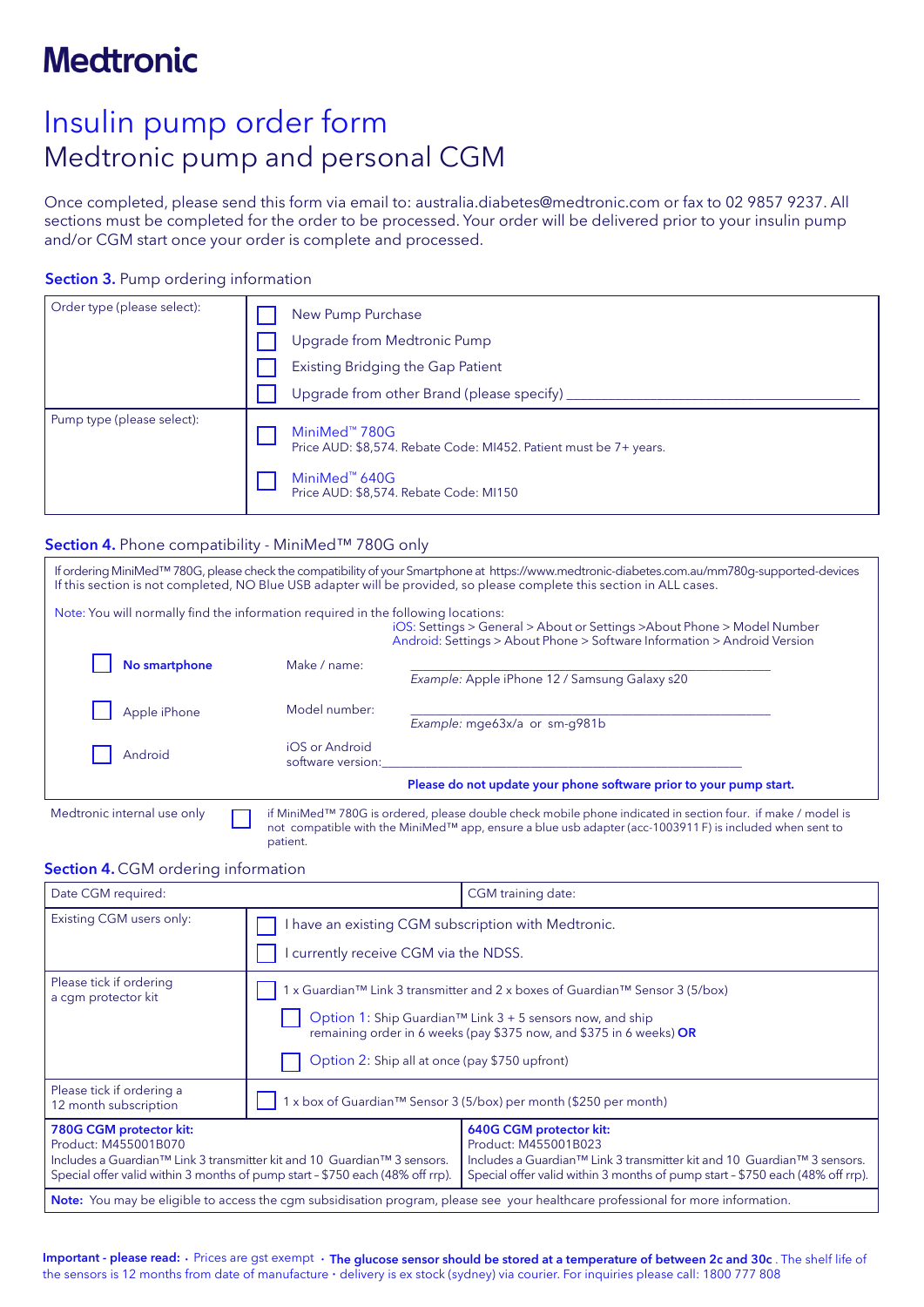### Insulin pump order form Medtronic pump and personal CGM

#### What will happen now:

You will receive an email within 72 hours of health fund approval with an eshop username and temporary password. You will then need to log in and enter credit card payment details to complete the order via: https://eshop.medtronic-diabetes.com.au if enrolled into the StartRight™ program, you will receive a call from the StartRight™ consultant prior to your next appointment.

### Section 6. Patient attestation & signature / date

| Please tick all that apply:                                                                                                                                                                                                                                                                                                                                                                                                                  |  |  |  |  |
|----------------------------------------------------------------------------------------------------------------------------------------------------------------------------------------------------------------------------------------------------------------------------------------------------------------------------------------------------------------------------------------------------------------------------------------------|--|--|--|--|
| give consent for Medtronic to liaise with my health fund on my behalf in order to attempt to secure funding in respect of the<br>MiniMed™ 640G insulin pump or MiniMed™ 780G insulin pump. (Please note that if you do not wish for us to do so, we will take this<br>to mean that you/your healthcare team are to liaise with your health fund independently to secure funding in respect of this order).                                   |  |  |  |  |
| I give consent for my healthcare professional to submit my personal and sensitive information on my behalf to<br>Medtronic to enable them to process this order (please note that if this is not signed, we understand that you<br>will submit this information directly to us to enable us to process your order).                                                                                                                          |  |  |  |  |
| I confirm that I have read and understood the Privacy Statement below.                                                                                                                                                                                                                                                                                                                                                                       |  |  |  |  |
| I consent for Medtronic to collect and store my sensitive personal details contained in this form in accordance<br>with the Medtronic Privacy Policy.                                                                                                                                                                                                                                                                                        |  |  |  |  |
| I acknowledge that the Product Warranty is personal to the original user. Any sale, rental or other transfer or use of products covered<br>by this warranty to or by a person other than the original user shall cause the Medtronic Warranty to immediately terminate.                                                                                                                                                                      |  |  |  |  |
| I acknowledge that the Medtronic insulin pump should be provided through an authorised supplier (such as Medtronic). It can<br>be an offence to sell or supply therapeutic goods without complying with the requirements of the Therapeutic Goods Act 1989.                                                                                                                                                                                  |  |  |  |  |
| I confirm that I will continue to have private health cover on my pump initiation date.                                                                                                                                                                                                                                                                                                                                                      |  |  |  |  |
| Starting on an insulin pump or continuous glucose monitoring therapy can be life-changing, but it can also be a bit daunting<br>until you get into the swing of things. That's why Medtronic created StartRight™, a free personal coaching program created to<br>help you enhance the incredible benefits of your new therapy by giving you support and confidence with your new Medtronic<br>devices during those important first 3 months. |  |  |  |  |
| Sign up to as many, or as few of the modules below as you would like.<br>For further information please visit: https://www.medtronic-diabetes.com.au/startright<br>Select your StartRight™ modules - free                                                                                                                                                                                                                                    |  |  |  |  |
|                                                                                                                                                                                                                                                                                                                                                                                                                                              |  |  |  |  |
| Getting to know your pump & setting up CareLink™ and apps                                                                                                                                                                                                                                                                                                                                                                                    |  |  |  |  |
| <b>Continuous Glucose Monitoring</b><br>Introducing CareLink™<br>Making the most of Auto Mode                                                                                                                                                                                                                                                                                                                                                |  |  |  |  |
| Patient signature:<br>Date:                                                                                                                                                                                                                                                                                                                                                                                                                  |  |  |  |  |
| NB: If enrolled into the StartRight™ program, you will receive a call from the StartRight™ consultant prior to your next appointment.                                                                                                                                                                                                                                                                                                        |  |  |  |  |
|                                                                                                                                                                                                                                                                                                                                                                                                                                              |  |  |  |  |

Section 7. Healthcare professional attestation & signature / date

Please note that Stamps are not acceptable. Signature and date must be handwritten:

I certify that I am a registered medical practitioner and that the named patient is indicated for treatment using the Medtronic therapies ordered on this form. A copy of this order will be retained as part of the patient's medical record. I give my consent to Medtronic to liaise with the patient's health fund on my behalf and that I confirm that I have communicated the Privacy Statement below to my patient and obtained their permission to share their personal and sensitive information with Medtronic. I understand that Medtronic disclaims all liability with respect to the falsification or modification of this attestation of clinical need and my confirmation that my patient consents to my sharing of their data with Medtronic. I understand that Medtronic's insulin pumps are registered on the Australian Register of Therapeutic Goods for single patient use only. That is, use by the original purchaser. Second-hand use is therefore an off-label use of our insulin pump, and Medtronic does not endorse or support the off-label use of its products.

Healthcare professional signature: \_\_\_\_\_\_\_\_\_\_\_\_\_\_\_\_\_\_\_\_\_\_\_\_\_\_\_\_\_\_\_\_\_\_\_\_\_\_\_\_ Date: \_\_\_\_\_\_\_\_\_\_\_\_\_\_\_\_\_\_\_\_\_\_\_\_

Thank you for choosing the MiniMed™ 780G or 640G system.